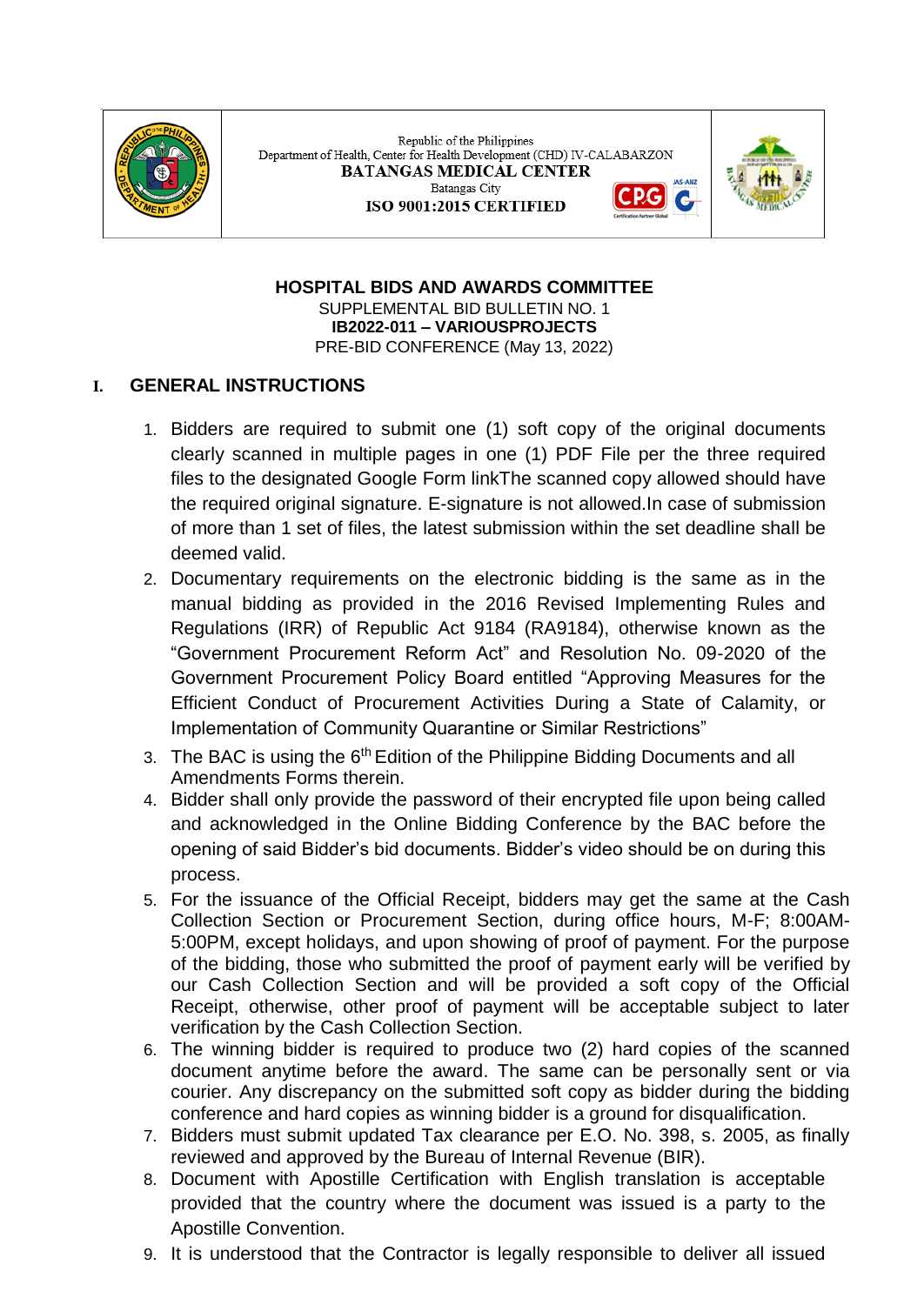purchase order/s and failure to deliver the first Purchase Order as scheduled shall mean automatic cancellation of the PO and Notice of Award (NOA). Upon cancellation, the BAC shall proceed to qualify the second lowest bidder if applicable; or proceed to Negotiated Procurement. The Winning Contractor who failed to deliver shall shoulder the price difference (from the second lowest bidder) of the item in addition to the acquired liquidated damages.

- 10. In lieu of the Certificate of Ongoing Projects/Accomplishments, Bidders must present their progress report or percentage of partial accomplishment, together with their contracts, awards, and proof of deliveries such as sales invoice.
- 11. Bidders must specify in the Technical Specifications Form under Bidder's Offer, Technical Specifications Column the exact specifications they are offering submitted against each of the individual parameters. Whereas, bidders must state either "Comply" or "Not Comply" under the Bidder's Offer Statement of Compliance Column. The bids with incomplete and incorrect filled out Technical Specifications Form will be disqualified.
- 12. **Bidders may include only the list of supplies WITH BID in their Financial Proposal Form but must completely fill-out the Bidder's Offer; Unit Cost and Total Cost Columns, and indicate the Total Bid Amount**.
- 13. Bidder must have an SLCC that is at least one (1) contract similar to the Project to be the contract of the contract of the contract of the contract of the contract of the contract of the contract of the contract of the contract of the contract of the contract of the contract of the contract of the cont

bid,andwhosevalue,adjustedtocurrentpricesusingthePhilippineStatisticsAuthorit y(PSA)consumerpriceindices must beat least equivalent to:

- a) For the procurement of Non-expendable Supplies and Services: The Bidder must have completed a single contract that is similar to this Project equivalent to at least fifty percent (50%) of the TOTAL ABC of the PROJECT.
- b) For the procurement of Expendable Supplies: The Bidder must have completed a Single contract that is similar to this Project equivalent percent (25%) of the TOTAL ABC of the PROJECT to at least twenty-five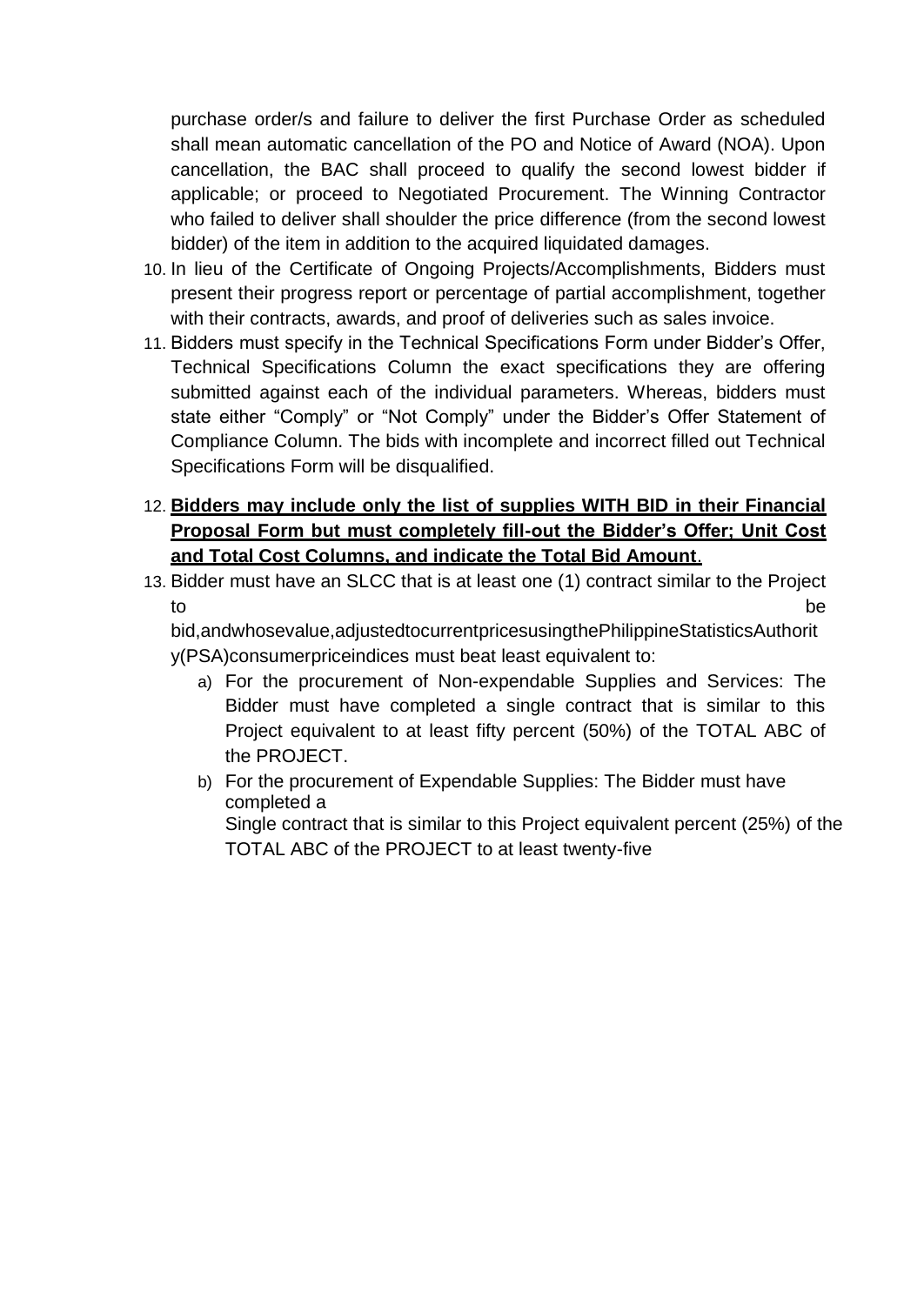- 17.If there is no single completed contract for the required amount, the bidder may submit at least two (2) completed similar contracts and the aggregate contract amounts should be equivalent to at least the percentage of the ABC as required above and the largest of these similar contracts must be equivalent to at least half of the percentage of the ABC as required.
- 18.A contract shall only be considered "similar" to the contract to be bid if it is of similar nature
- 19.The Bidder's SLCC should have been completed within five (5) years prior to the deadline for the submission and receipt of bids
- 20.With regards to the documents supporting the Statement Identifying the Single Largest Completed Contract (SLCC), in lieu of Contract Certificate of Completion and Certificate of Acceptance, the AC shall accept Notice of Award (NOA) or Purchase Order (PO), Sales Invoice and Official Receipt(OR),respectively
- II. Amendments on the **Section VII. Technical Specifications/Terms of Reference** as per Pre-Bidding Conference conducted last May 13, 2022 as follows:

## A. **IB2022-011A - Supply and Delivery of Stretcher**

| <b>FROM</b>                                    | TO                                              |
|------------------------------------------------|-------------------------------------------------|
| - Stainless Steel Type: 304 top and rail       | - Material Type: Stainless Steel type 304 or    |
|                                                | powder coated (top and rail)                    |
| - Collapsing side rails in three position (up, | - Collapsing side rails in three positions (up, |
| horizontal, down) and with gap at the head     | horizontal, down)                               |
| - Height of siderails at least 10-15 inches    | -Height of siderails at least 10 inches         |
| - Dimension: stretcher top at least 1900mm(L)  | -Dimension: stretcher top at least 1900mm(L)    |
| x 670mm(w)                                     | x 610mm(w)                                      |
| - Oxygen tank holder with a dimension of at    | - Oxygen tank holder dimension: can fit at      |
| least 20L and capacity of at least 20lbs       | least to a 20L capacity.                        |

## B. **IB2022-011B - Supply and Delivery of Hospital Beds (3 cranks) with mattress, bedside cabinet and IV Pole**

| <b>FROM</b>                                    | TO                                   |
|------------------------------------------------|--------------------------------------|
| Mattress platform with ventilation holes: at   | <b>TO RETAIN</b>                     |
| least 1925 x 820 mm                            |                                      |
| Height: at least 350 mm - 750 mm               | Height: at least 420 mm              |
| Side Rail - aluminum alloy side rail, 6-staff, | <b>TO RETAIN</b>                     |
| collapsed type with safe lock                  |                                      |
| ACCESSORIES, CONSUMABLES, SPARE                |                                      |
| PARTS, OTHER COMPONENT:                        | <b>TO REMOVE</b>                     |
| Manual Cranks - 3 pieces                       |                                      |
| IV POLE: stainless steel column with           | IV POLE: stainless steel column with |